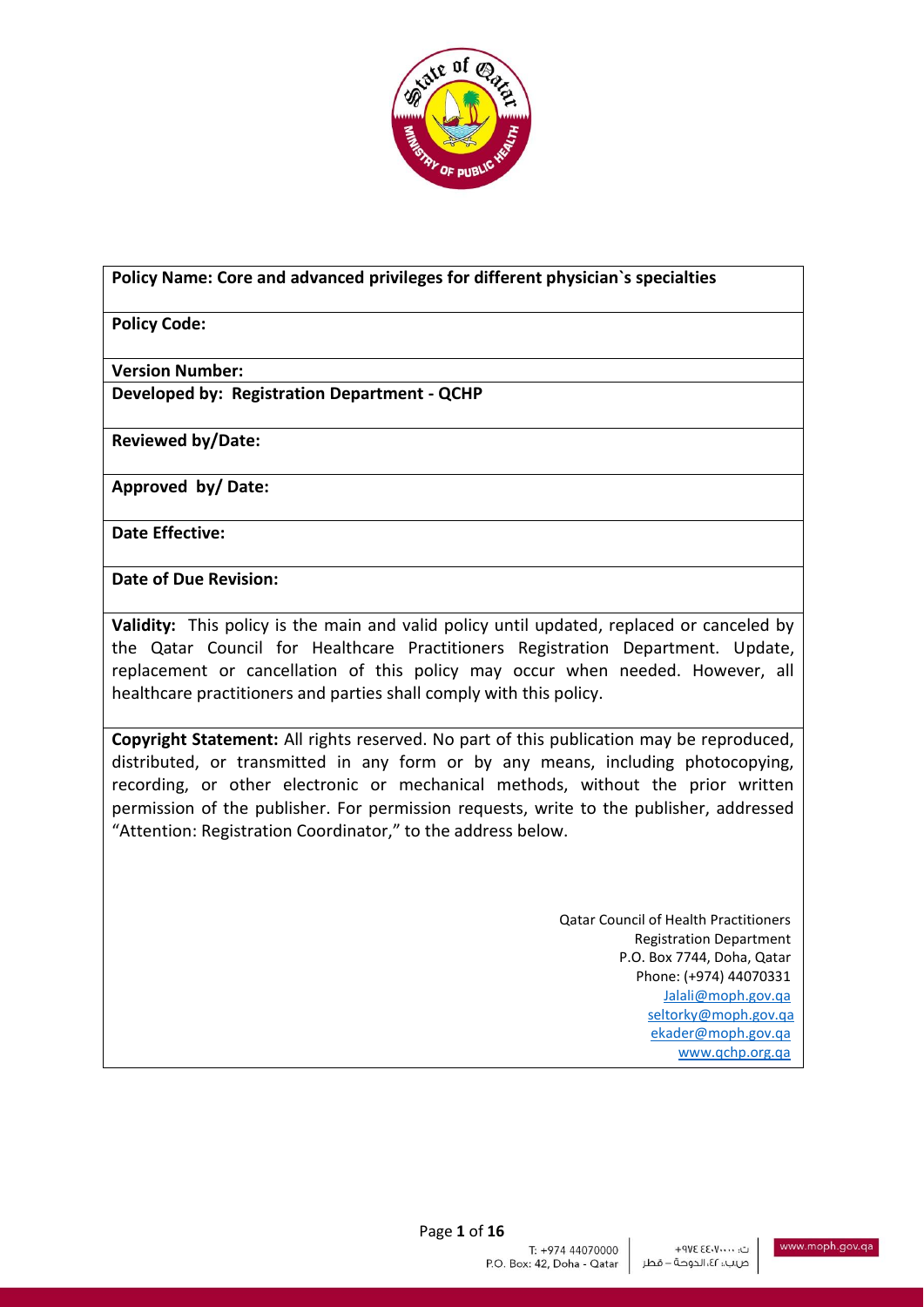

### 1. **Introduction**

The Qatar Council for Healthcare Practitioners strives to provide high standards to maintain the healthcare quality and patient safety in the State of Qatar. In the Registration Department's pursuit to unify and sustain a standardized practice in the healthcare sector of the State of Qatar, this policy has been prepared to guide all physicians in the State of Qatar regarding the General core competencies , core competencies , core privileges and advanced privileges for each speciality.

### **2. Definitions :**

**2.1. Scope of Practice**: The procedures, actions, and processes that a healthcare practitioner is permitted to undertake in keeping with the terms of their professional license. The scope of practice is limited to that which the law allows for specific education and experience, and specific demonstrated competency.

### **2.2. Core Competencies**

The basic knowledge and the fundamental set of attitudes and skills that are needed to perf orm in physician's role as a health care professional.

### **2.3. Core (Basic) privileges:**

The clinical activities or procedures within a specialty that any appropriately trained, actively practicing physician with good references would be competent to perform. Which are permitted by virtue of possessing a defined set of credentials.

#### **2.4. Advanced privileges**:

The procedures that need special skills, experiences or courses in addition to log book to be fulfilled before permitting the specialist/Consultant physician to perform subject for QCHP approval.

#### **2.5. Associate Specialist:**

A physician who has a post-graduate degree which is not from the QCHP approved specialty qualifications list and he/ she is only practicing in the same specialty of his/ her postgraduate degree.

#### (Or)

A physician who has a post-graduate degree which is included in the QCHP approved specialty qualifications list; however he/ she did not complete the required years of work experience as per the category of his/her post-graduate certificate.

#### (Or)

A physician who completed structured supervised training programs of minimum three years and is eligible to sit for the certifying exam.

#### **2.6. Specialist/Consultant:**

A physician who has a post-graduate degree which is included in the QCHP approved specialty qualifications list and he/ she completed the required years of work experience as per the category of his/her post-graduate certificate. (Refer to circular number (6/2017))

#### **3. Policy Statement**

**3.1.** All clinical privileging is undertaken from the point of view of patient safety and ensuring that Practitioners have the necessary qualifications to allow them to safely provide the services and procedures for which they will be privileged.

Page **2** of **16**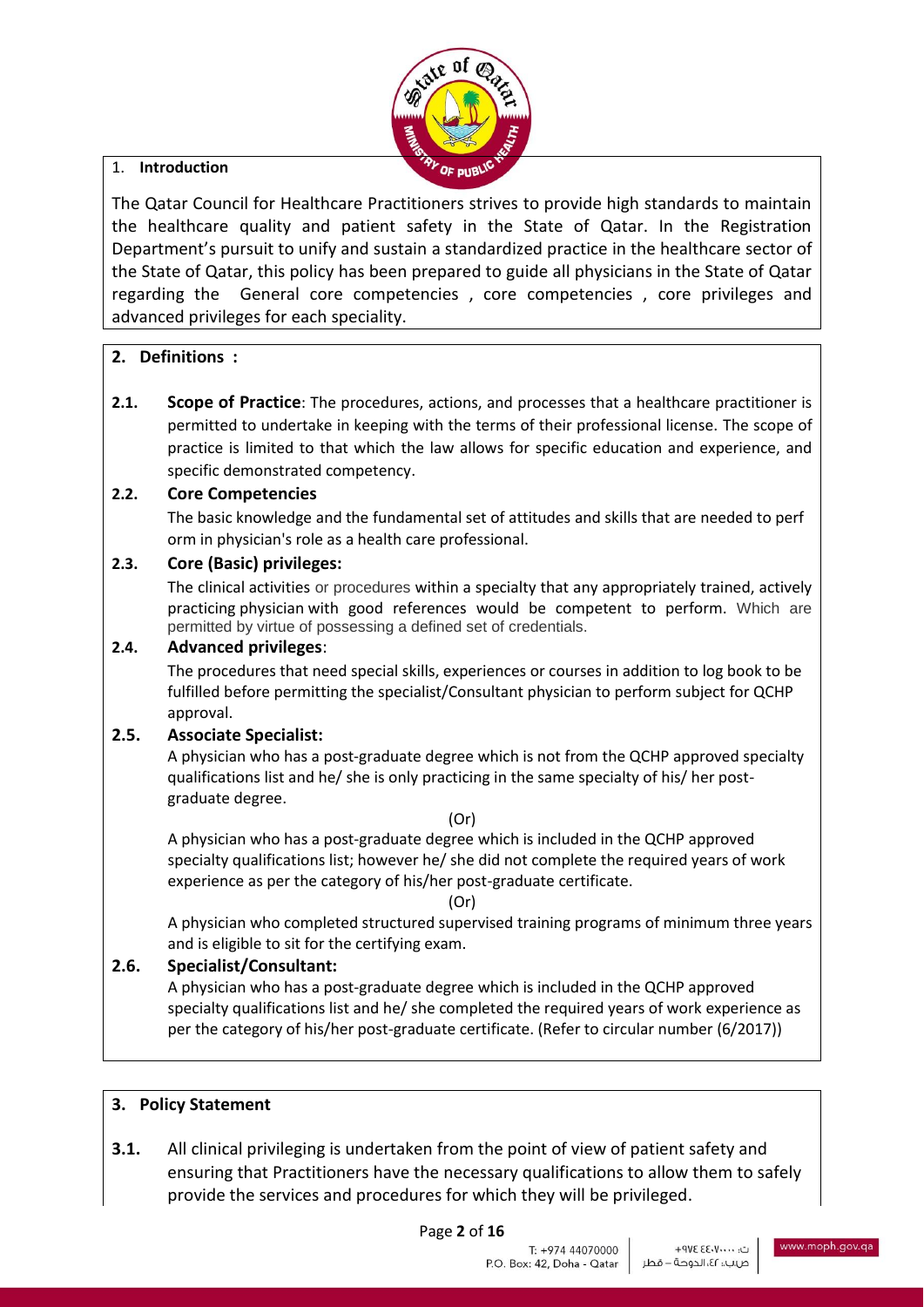

- **3.2.** Any physician once he/she gets his/her Temporary or permanent license, he/she can practice as per the scope within the General core competencies.
- **3.3.** Associate specialist once he/she gets his/her Temporary or permanent license; he/she can practice as per the scope within the core competencies specific to this scope (either medical or surgical as categorized below)and can apply for the core privileges.
- **3.4.** Core privileges requests for Associate specialists will be assessed through specialized expert panel.
- **3.5.** Specialist/consultant physician in different specialties once he/she gets his/her Temporary or permanent license, he/she can practice as per the scope within the core competencies and core privileges specific to this scope. (without expert panel)
- **3.6.** Specialist/consultant physicians who request to expand their privileges beyond the allowed core privileges can apply for the advanced privileges.
- **3.7.** All advanced privileges requests will be assessed through a specialized expert panel.
- **3.8.** Lists of Privileges are attached to this policy

### **4. Procedures/Guidelines**

- **4.1.** Associate specialist once he/she gets his/her Temporary or permanent license will be allowed to perform the general core competencies in addition to the core competencies specific to his/her scope.
- **4.2.** Associate specialist can apply for independent core privileges request after fulfilling all the requirements as per the QCHP guidelines.
- **4.3.** Associate specialist can work as assistant to a surgeon who is licensed and have surgical privileges as per the QCHP policies.
- **4.4.** Specialist/consultant physician once he/she gets the Temporary or permanent license, he/she can practice as per the scope within the core competencies and core privileges specific to this scope.
- **4.5.** Specialist/consultant physician can apply for advanced privileges request after fulfilling all the requirements as per the QCHP guidelines.
- **4.6.** Submit a manual/ online Surgical/ Medical Privileges requests along with all the required documents. (The required documents are available on the surgical privileges guidelines through the QCHP official website)
- **4.7.** The applications will be referred to specialized expert panel for assessment. A letter will be issued to the practitioner numerating all the privileges granted by the panel.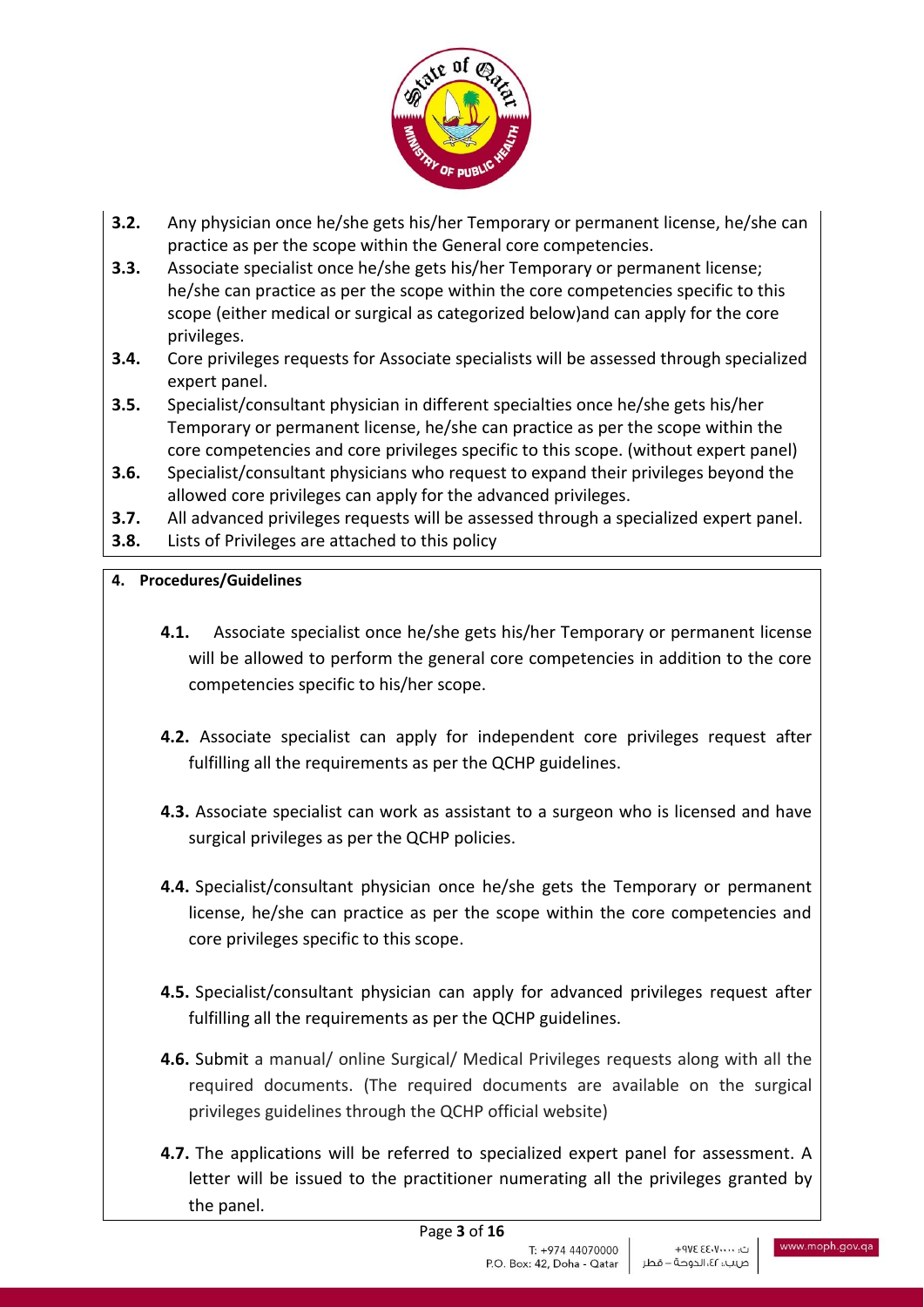

- **4.8.** All documents presented in languages other than Arabic or English must be translated and attached to a copy of the original document.
- **4.9.** Any incomplete request will not be processed, and will be sent back with a note for all the missing documents.
- **4.10.** Applying for additional Surgical/ Medical Privileges will only be considered after **a period of 12 month** and only if the applicant submits new documents as new log book or courses or training that had not been submitted or evaluated through the committee before.
- **4.11.** The PLC has the right to cancel any of the competencies, core or advanced privileges if it has been confirmed the unsafe practice of the physician for any of the granted procedures.
- **4.12.** If the healthcare practitioner is not satisfied with the result of the requested privileges, **he/ she can apply for appeal** within one month, with all the required documents for Surgical/ Medical Privileges Applications, in addition to, a justification letter and Copy of the result issued by the registration department /QCHP for the pervious privilege/s request.
- **4.13.** The original attested or verified -by dataflow company- surgical log book must be submitted to the registration department prior to the issuance of the final letter numerating all the privileges approved by the expert panel.
- **4.14.** All core and advanced privileges requirements are applicable on visiting physicians.
- **4.15.** Core/ Advanced Privileges applications can be submitted after completion of the evaluation requests during the licensing stage, however, the final letter numerating all the privileges approved by the panel will be only issued after getting the permanent license.
- **4.16.** It is prohibited to communicate directly with the expert panel for follow up purposes of advanced/ core privileges requests.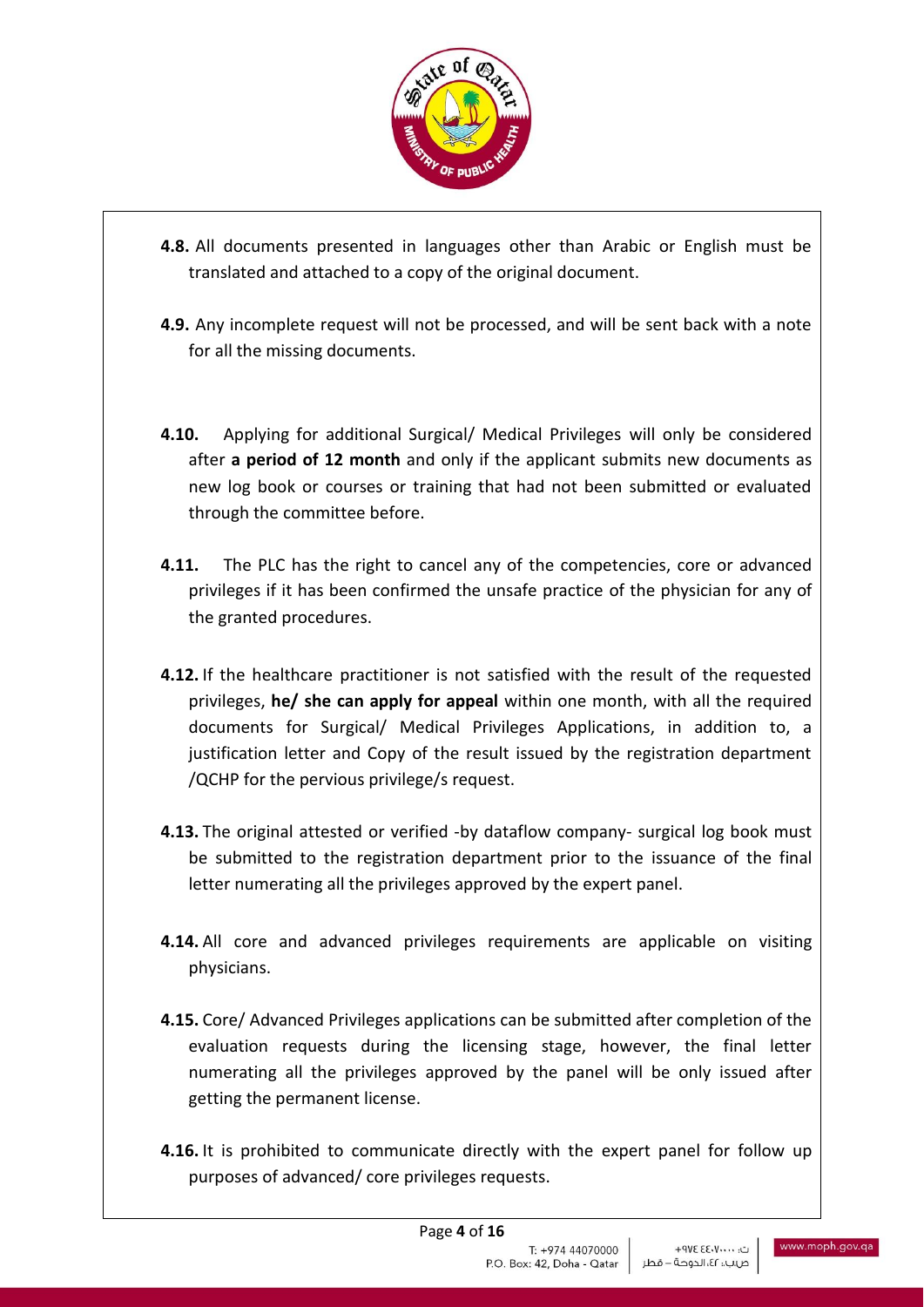

**4.17.** Anyone who violates the above mentioned, will be held accountable and be subject to disciplinary actions, such as rejection of the respective request with an official warning sent to the concerned facility "refer to circular 2/2014".

**4.18.** Follow-up on the request through the focal point (After a minimum period of 30 working days).

### **5. Notes**

- **5.1.** All the online privileges forms will be modified as per the new Core/Advanced policy.
- **5.2.**Consultant/ specialist (Diagnostic Radiology) once he/she gets his/her permanent/ provisional licenses – can perform all the procedures related to diagnostic radiology as X-ray, ultrasound, MRI, CT, Etc. In case he/she is willing to perform interventional radiology procedures, he/she can submit manual/online surgical privileges application along with all the required documents. (Available on the surgical privileges guidelines through the QCHP official website)
- **5.3.**Consultant/ specialist (Anesthesiology) once he/she gets his/her permanent/ provisional licenses – can perform all types of anesthesia (local, regional, spinal, epidural and general anesthesia). In case he/she is willing to perform pain management procedures, he/she can submit manual/online surgical/ medical privileges application along with all the required documents. (Available on the surgical privileges guidelines through the QCHP official website).
- **5.4.**Regarding the validity of the Surgical Privileges, the FTP department is currently developing the revalidation policy for healthcare practitioners that will ensure that any healthcare practitioner holding surgical privileges is competent and safe to practice.

#### **6. Charts** N/A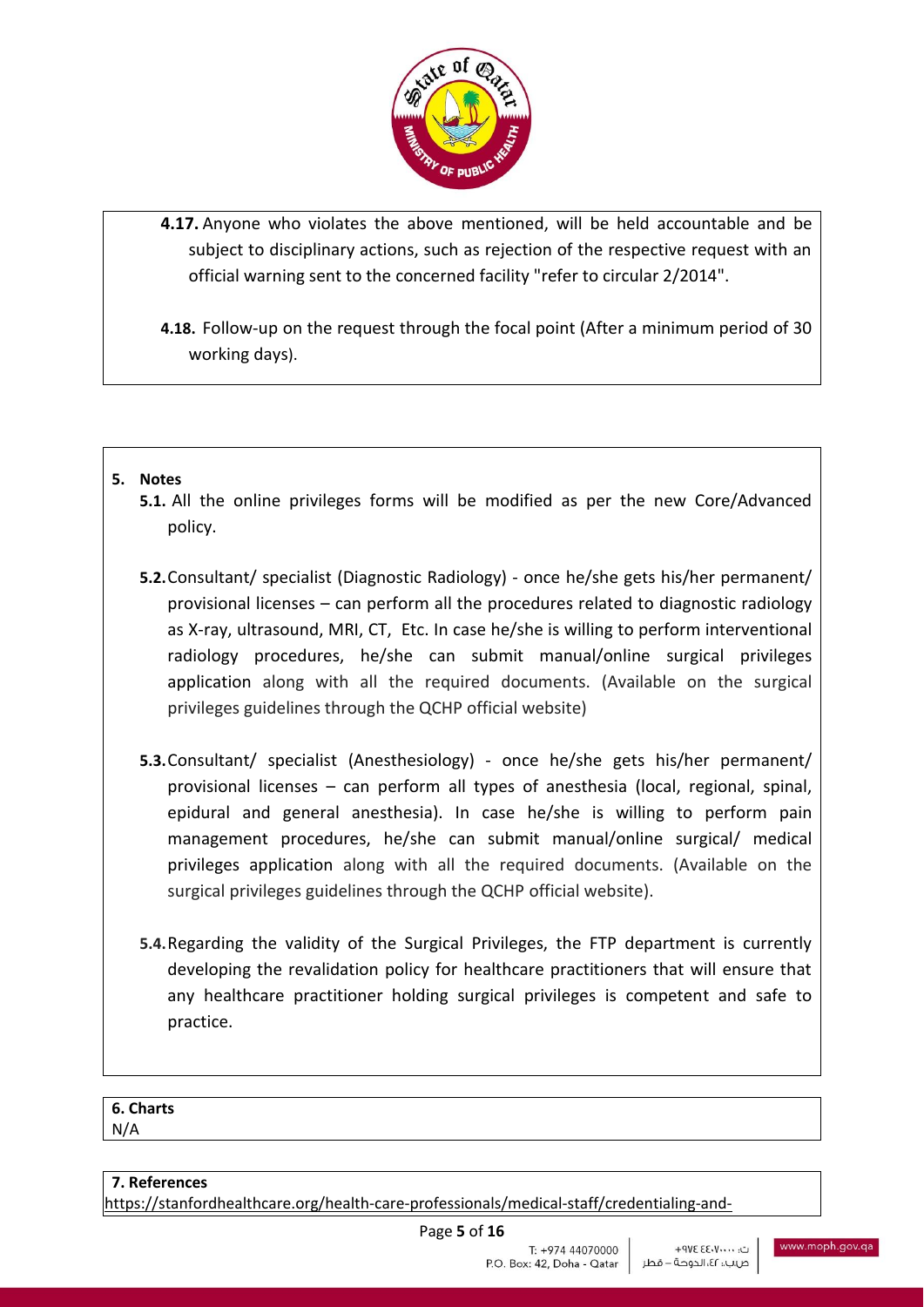

[privileging/shc-privileging-references.html](https://stanfordhealthcare.org/health-care-professionals/medical-staff/credentialing-and-privileging/shc-privileging-references.html)

ttps://knowledgeplus.nejm.org/blog/acgme-core-competencies-professionalism/USA

<https://knowledgeplus.nejm.org/blog/patient-care-procedural-skills/ACGME>

http://www.abim.org/~/media/ABIM%20Public/Files/pdf/publications/certification-guides/policies-and [procedures.pdf](http://www.abim.org/~/media/ABIM%20Public/Files/pdf/publications/certification-guides/policies-and-procedures.pdf)

5- <http://www.abms.org/board-certification/a-trusted-credential/based-on-core-competencies/>

<http://www.umm.edu/professionals/gme/competencies>

<http://www.hcpro.com/content/209972.pdf>

https://www.albertahealthservices.ca/assets/info/hp/phys/if-hp-phys-clinical-privileging-guide.pdf (CANADA)

[Guide to Medical Staff Credentialing, Clinical Privileging & Appointment](https://www.google.com/url?sa=t&rct=j&q=&esrc=s&source=web&cd=1&cad=rja&uact=8&ved=0ahUKEwiC37y1uJHXAhWEXRQKHYEHBoQQFggkMAA&url=https%3A%2F%2Fwww.albertahealthservices.ca%2Fassets%2Finfo%2Fhp%2Fphys%2Fif-hp-phys-clinical-privileging-guide.pdf&usg=AOvVaw0kygnalsXzD-YlVSXkU0rT)

[http://www.gmc](http://www.gmc/) uk.org/guidance/good\_medical\_practice/maintain\_performance.asp [http://www.gmc-](http://www.gmc-uk.org/The_state_of_medical_education_and_practice_in_the_UK_2012_0912.pdf_49843330.pdf)

[uk.org/The\\_state\\_of\\_medical\\_education\\_and\\_practice\\_in\\_the\\_UK\\_2012\\_0912.pdf\\_49843330.pdf](http://www.gmc-uk.org/The_state_of_medical_education_and_practice_in_the_UK_2012_0912.pdf_49843330.pdf) <http://medical-dictionary.thefreedictionary.com/>

<https://www.ecfmg.org/echo/acgme-core-competencies.html>

[http://www.viha.ca/physicians/medical\\_affairs/credentials/procedural\\_privileges\\_definitions.htm.](http://www.viha.ca/physicians/medical_affairs/credentials/procedural_privileges_definitions.htm) <http://medical-dictionary.thefreedictionary.com/>

[http://www.viha.ca/physicians/medical\\_affairs/credentials/procedural\\_privileges\\_definitions.htm](http://www.viha.ca/physicians/medical_affairs/credentials/procedural_privileges_definitions.htm) <https://www.ecfmg.org/echo/acgme-core-competencies.html>

#### **8. Related Policies**

Expert Panel Guidelines

**9. Attachments** N/A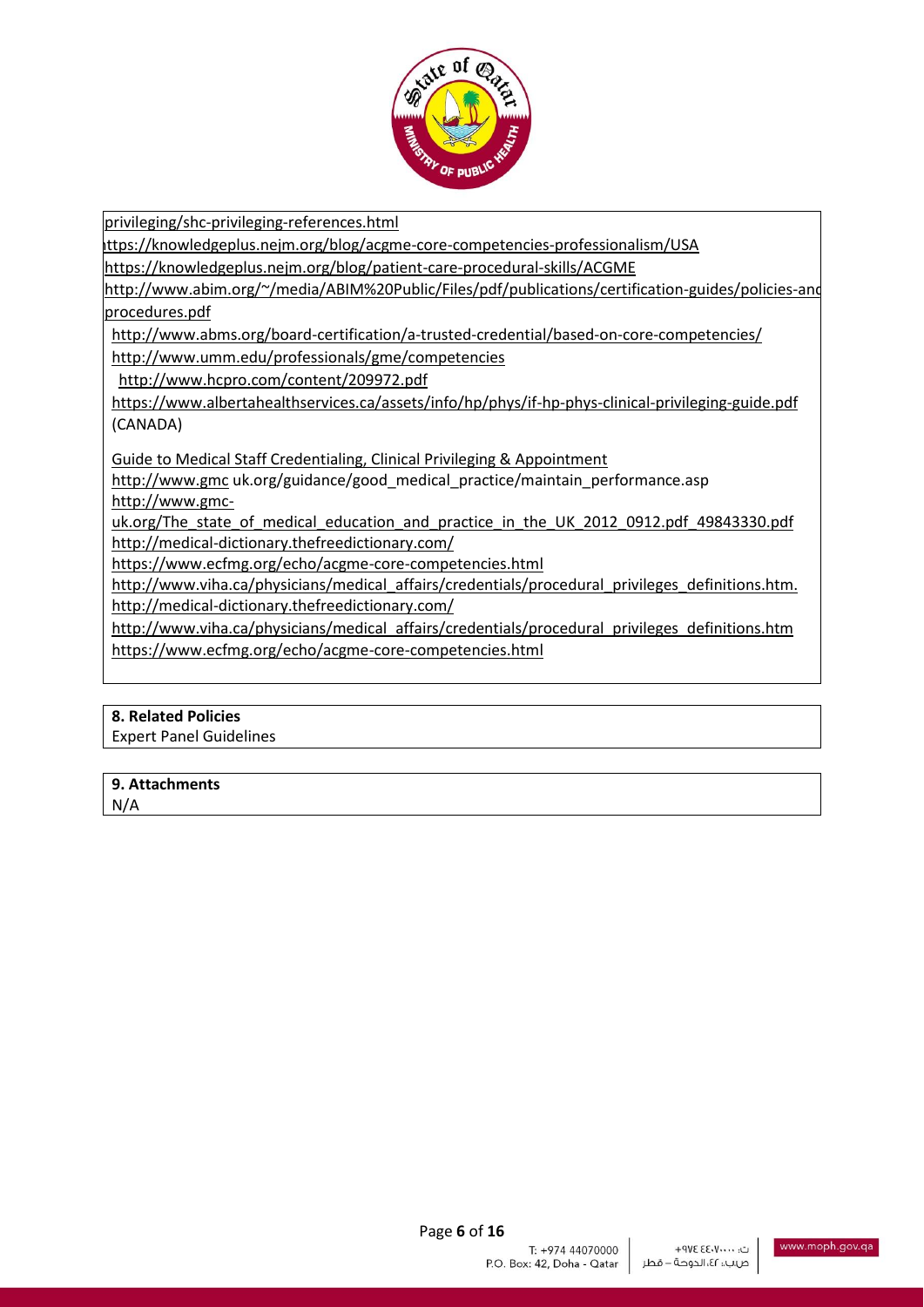

# **List of privileges as per Category:**

# **General core competencies** for all physicians are as follows:-

- $\checkmark$  Admitting privileges.
- $\checkmark$  Admission history & physical examination.
- $\checkmark$  Ordering & Interpretation of laboratory tests and ECG.
- $\checkmark$  Ordering medications and discharge prescription.
- $\checkmark$  Ordering Radiological and Imaging Investigations.
- $\checkmark$  Interpretation of X rays
- $\checkmark$  Cannulation of Peripheral vein for blood sampling & IV medication.
- $\checkmark$  Nasogastric tube insertion.
- $\checkmark$  Prescribing oxygen therapy.
- $\checkmark$  Insertion of urinary catheter.

**Core competencies** will be categorized to surgical or medical as per the scope of practice; as follows:-

- a) For **Medical** scopes of practice:-
	- $\checkmark$  Abdominal tapping.
	- $\checkmark$  Arterial puncture for blood sampling.
	- $\checkmark$  Central venous line placement
	- $\checkmark$  Arterial line placement
	- $\checkmark$  Providing Medical acute care management
	- $\checkmark$  Basic and advanced life support.
	- ✓ Needle Thoracocentesis.
	- $\checkmark$  Management of non-traumatic pneumothorax (closed).
	- $\checkmark$  Anterior nasal packing.
	- $\checkmark$  Oropharyngeal airway insertion.
- b) For **Surgical** scopes of practice:-
	- $\checkmark$  Abdominal tapping.
	- $\checkmark$  Arterial puncture for blood sampling.
	- $\checkmark$  Central venous line placement
	- $\checkmark$  Arterial line placement
	- $\checkmark$  Providing Surgical acute care management
	- $\checkmark$  Basic and advanced life support.
	- $\checkmark$  Local anesthetic techniques.
	- $\checkmark$  Repairing simple lacerations.
	- $\checkmark$  Simple incision and drainage.
	- $\checkmark$  Orthopedic and fracture splintage.
	- ✓ Spinal Protection.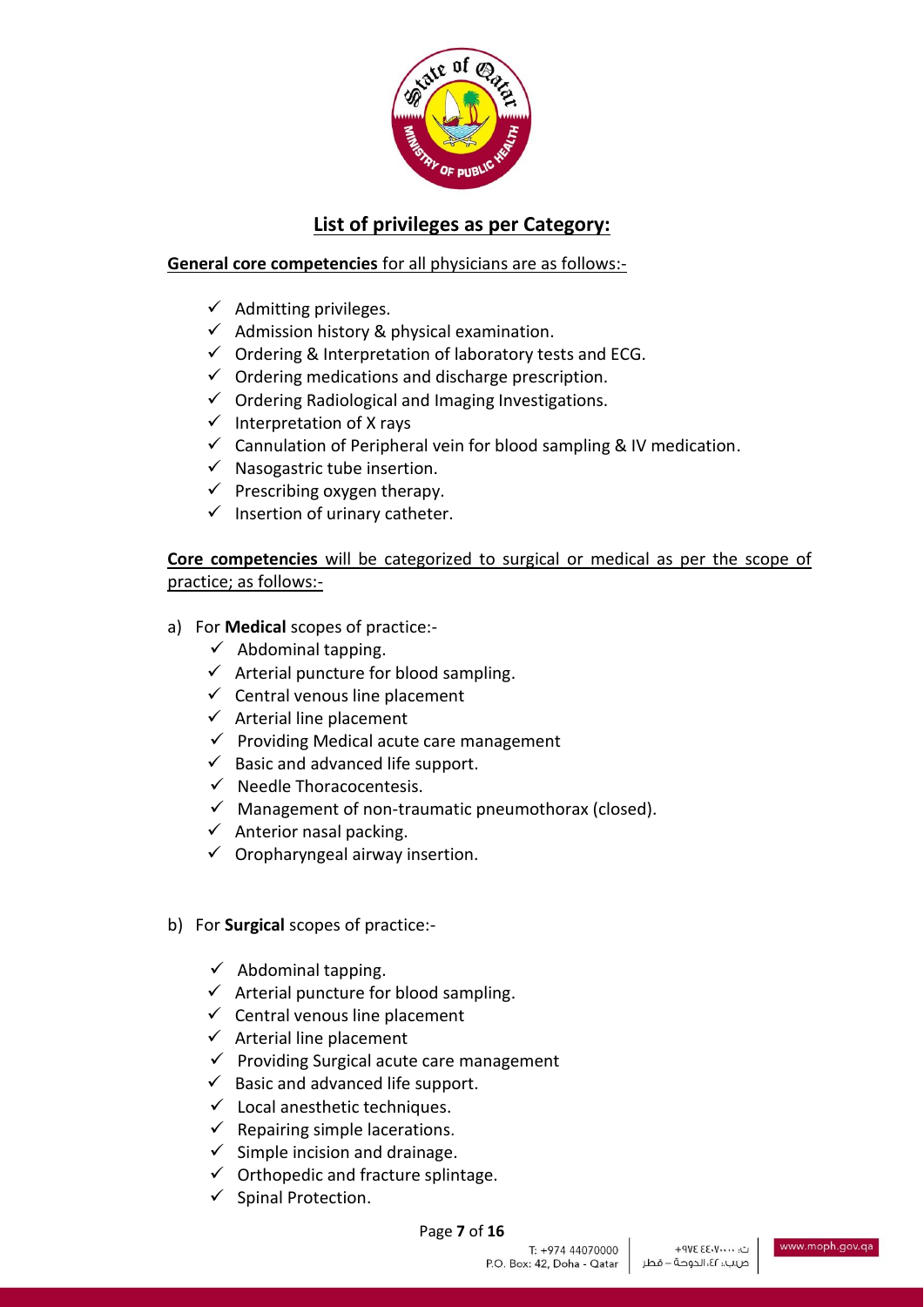

- ✓ Needle Thoracocentesis.
- $\checkmark$  Management of non-traumatic pneumothorax (closed).
- $\checkmark$  Anterior nasal packing.
- $\checkmark$  Remove non-penetrating foreign body from the eye, nose, or ear.
- ✓ Manage uncomplicated minor closed fractures and uncomplicated dislocations.
- ✓ Wound dressing.
- ✓ Ear Washout.

### Core Privileges in "**Cardiology**" will be as following:-

| <b>Core privileges in Cardiology</b> |                                                                           |    |                                                                   |
|--------------------------------------|---------------------------------------------------------------------------|----|-------------------------------------------------------------------|
|                                      | In-house consultation                                                     |    | 5. Treadmill Exercise stress testing                              |
| 2.                                   | Interpretation and reporting of EKG/Holter<br>to include rhythm disorders |    | 6. Perform/Interpret transthoracic<br>echocardiogram with Doppler |
| 3.                                   | Interpretation of X-rays                                                  |    | Elective cardioversion                                            |
| 4.                                   | <b>Emergency needle Tracheostomy</b>                                      | 8. | Exercise stress echocardiography                                  |

### Core Privileges in "**Vascular Surgery**" will be as following:-

|    | <b>Core privileges in Vascular Surgery</b>       |                                                                     |  |  |
|----|--------------------------------------------------|---------------------------------------------------------------------|--|--|
| 1. | Amputations, upper extremity                     | 11. Vein ligation and stripping                                     |  |  |
| 2. | Amputations, lower extremity                     | 12. Imaging:                                                        |  |  |
| 3. | Brachial, femoral embolectomy or<br>thrombectomy | Duplex ultrasonography<br>a.                                        |  |  |
| 4. | Central venous access catheters and ports        | Contrast angiography<br>b.                                          |  |  |
| 5. | Endarterectomy other than carotid                | 13. Thrombolysis                                                    |  |  |
| 6. | Hemodialysis access procedures                   | a. Percutaneous catheter thrombolysis                               |  |  |
| 7. | Intraoperative angiography                       | b.<br>Intraoperative thrombolysis                                   |  |  |
| 8. | Resection or repair of peripheral artery or      | 14. Endoscopic vascular surgery                                     |  |  |
|    | vein with anastomosis or replacement             |                                                                     |  |  |
| 9. | Revascularization of amputated parts             | Saphenous vein harvesting<br>а.                                     |  |  |
|    | 10. Sclerotherapy                                | 15. Skin grafting at the site of fasciotomy and<br>amputation stump |  |  |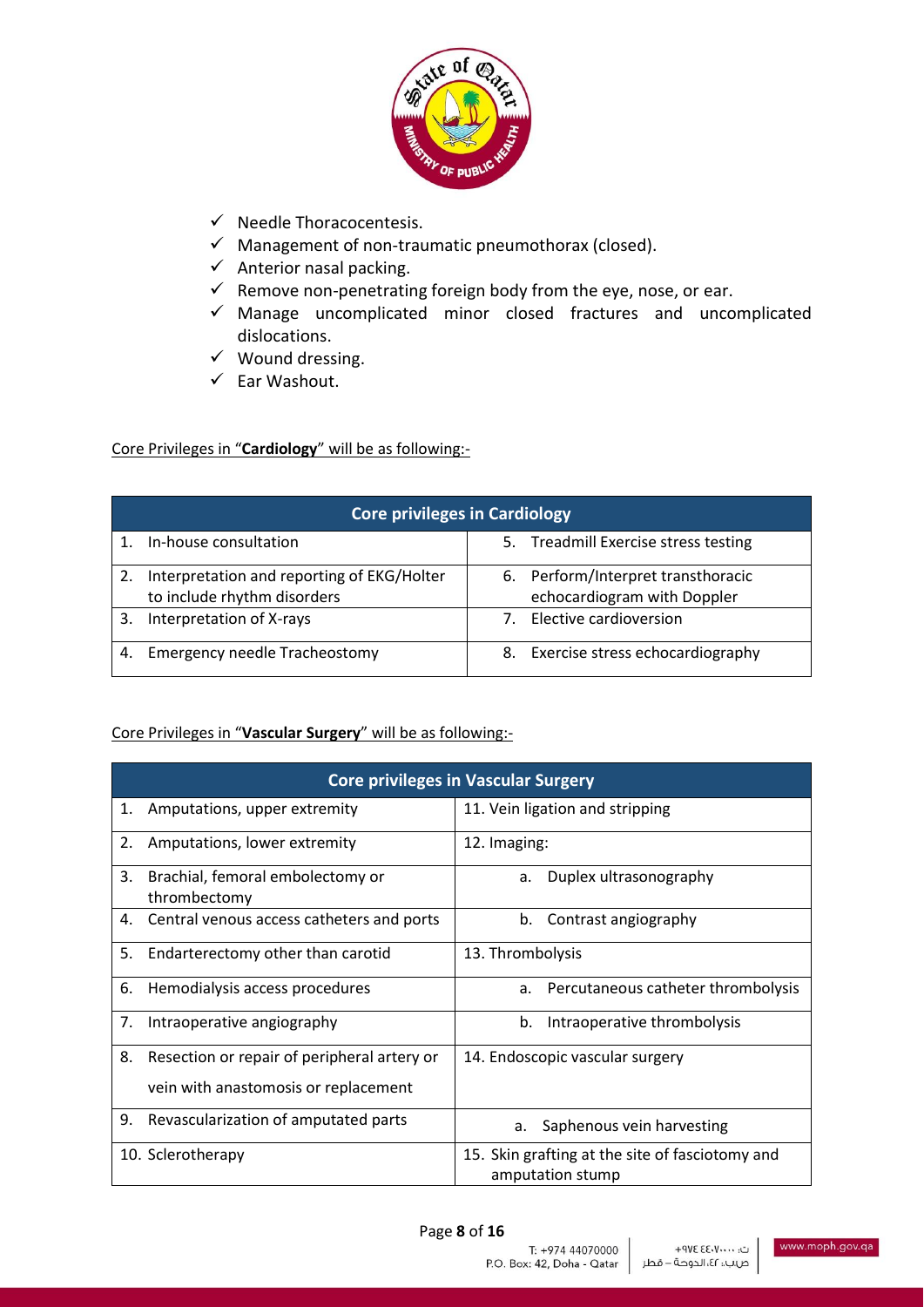

Core Privileges in "**Dermatology**" will be as following:-

|    | <b>Core privileges in Dermatology</b>                          |                                     |  |  |
|----|----------------------------------------------------------------|-------------------------------------|--|--|
| 1. | History taking, local skin examination and   13. Laser therapy |                                     |  |  |
|    | description of skin lesions with subsequent                    |                                     |  |  |
|    | topical applications description.                              |                                     |  |  |
| 2. | Dermojet                                                       | 14. Chemical peeling                |  |  |
| 3. | Punch Biopsy                                                   | 15. DTM culture (fungus)            |  |  |
| 4. | Intralesional                                                  | 16. KOH scrapings                   |  |  |
| 5. | Curettage                                                      | 17. Methylin blue                   |  |  |
| 6. | Comedone extraction                                            | 18. Botux injection                 |  |  |
| 7. | Liquid nitrogen application (cryocautery)                      | 19. Patch test                      |  |  |
|    | 8. Skin<br>(warts/superficial<br>Paring                        | 20. Wood's light                    |  |  |
|    | keratosis/callosity                                            |                                     |  |  |
| 9. | Electrocautery                                                 | 21. Crystal peel(Microdermabrasion) |  |  |
|    | 10. Local Chemical cautery                                     | 22. Dermal fillers                  |  |  |
|    | 11. Removal of sutures                                         | 23. PRP                             |  |  |
|    | 12. Minor skin surgery (with local anesthesia)                 |                                     |  |  |

Core Privileges in "**Gastroenterology**" will be as following:-

| Core privileges in Gastroenterology |                                 |                   |  |                                            |
|-------------------------------------|---------------------------------|-------------------|--|--------------------------------------------|
|                                     | 1. Diagnostic                   | Oesophago-Gastro- |  | 2. Diagnostic Ileo colonscopy and Biopsies |
|                                     | Duodenoscopy and Biopsies (ODG) |                   |  |                                            |

Core Privileges in "**General Surgery**" will be as following:-

| <b>Core Privileges in General Surgery</b> |                                         |                                           |
|-------------------------------------------|-----------------------------------------|-------------------------------------------|
|                                           | <b>Skin &amp; subcutaneous Surgery</b>  | <b>Small Bowel</b>                        |
| 1.                                        | <b>Excision of Sebaceous cyst</b>       | 1. Open & Laparoscopic Appendectomy       |
| 2.                                        | Excision of Lipoma                      | 2. Laparoscopic Mickle's Diverticulectomy |
| 3.                                        | Excision of Ingrown nail                | 3. Small Bowel Resection & Anastomosis    |
| 4.                                        | Excision of skin nodule / wart          | 4. Laparotomy and Exploration             |
| 5.                                        | Incision and drainage of abscess        | 5. Laparoscopic Exploration               |
| 6.                                        | Aspiration of skin swelling (FNA)       | <b>Colorectal Surgery</b>                 |
| 7.                                        | <b>Excision of Pilonidal Sinus</b>      | Right hemicolectomy<br>6.                 |
| 8.                                        | Ray's mid- metatarsal Amputation of toe | Hartmann's Procedure<br>7.                |
| 9.                                        | Debridement of Diabetic Foot            | 8.<br>Haemorrhoidectomy                   |
|                                           | 10. Cut wound Suturing                  | 9.<br>Fistulectomy / Fistulotomy          |
| 11. Foreign body removal                  |                                         | 10. Fissurectomy / Sphincterotomy         |
| <b>Neck Surgery</b>                       |                                         | <b>Breast</b>                             |
| 1. Excision of Lymph node                 |                                         | 1. FNA / Core Biopsy                      |
| 2. Thyroid FNA                            |                                         | 2. Lumpectomy for benign conditions       |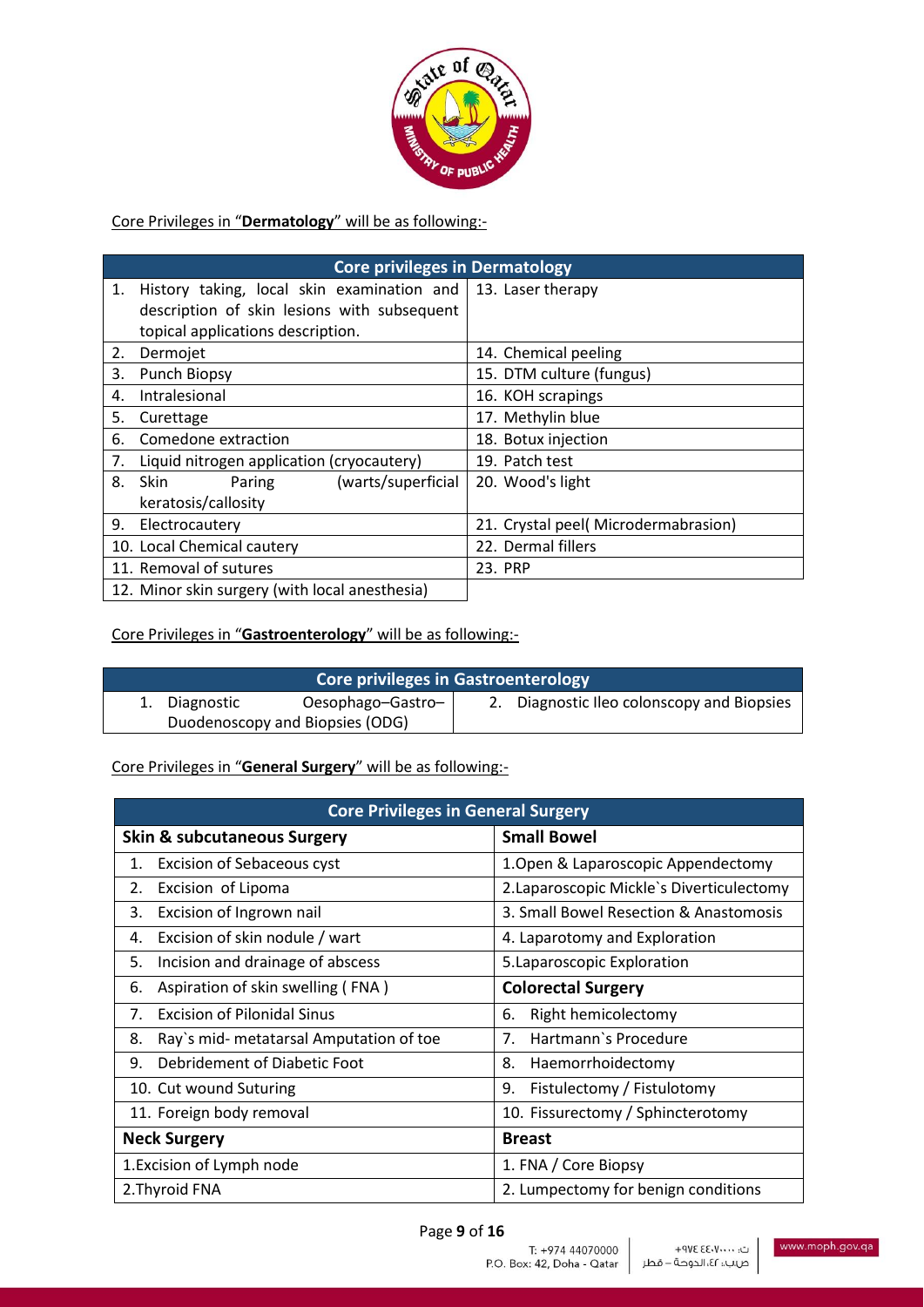

| <b>Gastroesophageal Surgery</b>                | Hernia                                 |
|------------------------------------------------|----------------------------------------|
| 1. Partial Gastrectomy for Benign lesions      | 1. Open repair of inguinal Hernia      |
| 2. Gastrojejunostomy                           | 2. Open repair of femoral Hernia       |
| 3. Laparoscopic closure of Perforated duodenal | 3. Open repair of Epigastric Hernia    |
| Ulcer                                          |                                        |
| 4. Feeding Jujenostomy                         | 4. Open repair of Paraumbilical Hernia |
| <b>Spleen &amp; Lymph Nodes</b>                | 5. Open repair of Lumbar Hernia        |
| 1. Splenectomy for trauma                      | 6. Open repair of Incisional Hernia    |
| 2. Laparoscopic Peritoneal biopsy              | <b>Additional</b>                      |
| <b>Hepatobiliary</b>                           | Stripping of Varicose Veins and        |
|                                                | perforators ligation                   |
| Laparoscopic Cholecystectomy                   |                                        |
|                                                |                                        |

Core Privileges in **"Neurosurgery"** will be as following:-

| <b>Core Privileges in Neurosurgery</b>              |                                                    |  |  |
|-----------------------------------------------------|----------------------------------------------------|--|--|
| <b>Cranial Procedures</b>                           | <b>Other Procedures</b>                            |  |  |
| Surgery for cranial trauma<br>1.                    | 1 <sup>1</sup><br>Intra Cranial Pressure insertion |  |  |
| Surgery for convexity/superficial<br>2.<br>brain    | Lumbar Drain<br>2.                                 |  |  |
| tumors                                              |                                                    |  |  |
| Surgery for posterior fossa brain tumors<br>3.      | 3.<br><b>External Ventricular Drain</b>            |  |  |
| Steriotactic guided surgery for brain lesions<br>4. | 4.<br>Lumbar puncture, cisternal puncture,         |  |  |
| including biopsy and microcraniotomy                | ventricular tap, subdural tap                      |  |  |
| <b>Spinal Procedures / Surgeries</b>                | 5. Shunts: ventriculoperitoneal,                   |  |  |
|                                                     | ventriculoatrial, ventriculopleural, subdural      |  |  |
|                                                     | peritoneal, lumbar subarachnoid/peritoneal         |  |  |
|                                                     | (or other cavity)                                  |  |  |
| Epidural steroid injections for pain<br>1.          | <b>Surgery for Congenital Anomalies</b>            |  |  |
| Insertion of subarachnoid or epidural<br>2.         | Surgery for Chairi malformation<br>1.              |  |  |
| catheter with reservoir or pump for drug            |                                                    |  |  |
| infusion                                            |                                                    |  |  |
|                                                     | 2. Management of congenital anomalies, such        |  |  |
| Lumbar subarachnoid-peritoneal shunt<br>3.          | as encephalocele, meningocele,                     |  |  |
|                                                     | myelomeningocele                                   |  |  |
| Radiofrequency ablation<br>4.                       | <b>Endovascular Procedures</b>                     |  |  |
| 5.<br>Spinal cord surgery for decompression of      |                                                    |  |  |
| spinal<br>cord<br>spinal<br>or<br>canal,<br>for     | Performing and interpreting diagnostic<br>1.       |  |  |
| intramedullary<br>lesion,<br>intradural             | imaging studies related to the vasculature         |  |  |
| extramedullary<br>lesion,<br>rhizotomy,             | of the Central Nervous System, head, neck,         |  |  |
| cordotomy, dorsal root entry zone lesion,           | and spine.                                         |  |  |
| tethered spinal cord or other congenital            |                                                    |  |  |
| anomalies (diastematomyelia)                        |                                                    |  |  |
| Laminectomies, laminotomies and fixation<br>6.      | 2.<br>Participating in short-term and long-term    |  |  |

Page **10** of **16**

ت: ۷۰۰۰۰'۵۰ £ 9۷۴ ص.ب.: ٤٢، الدوحة – قطر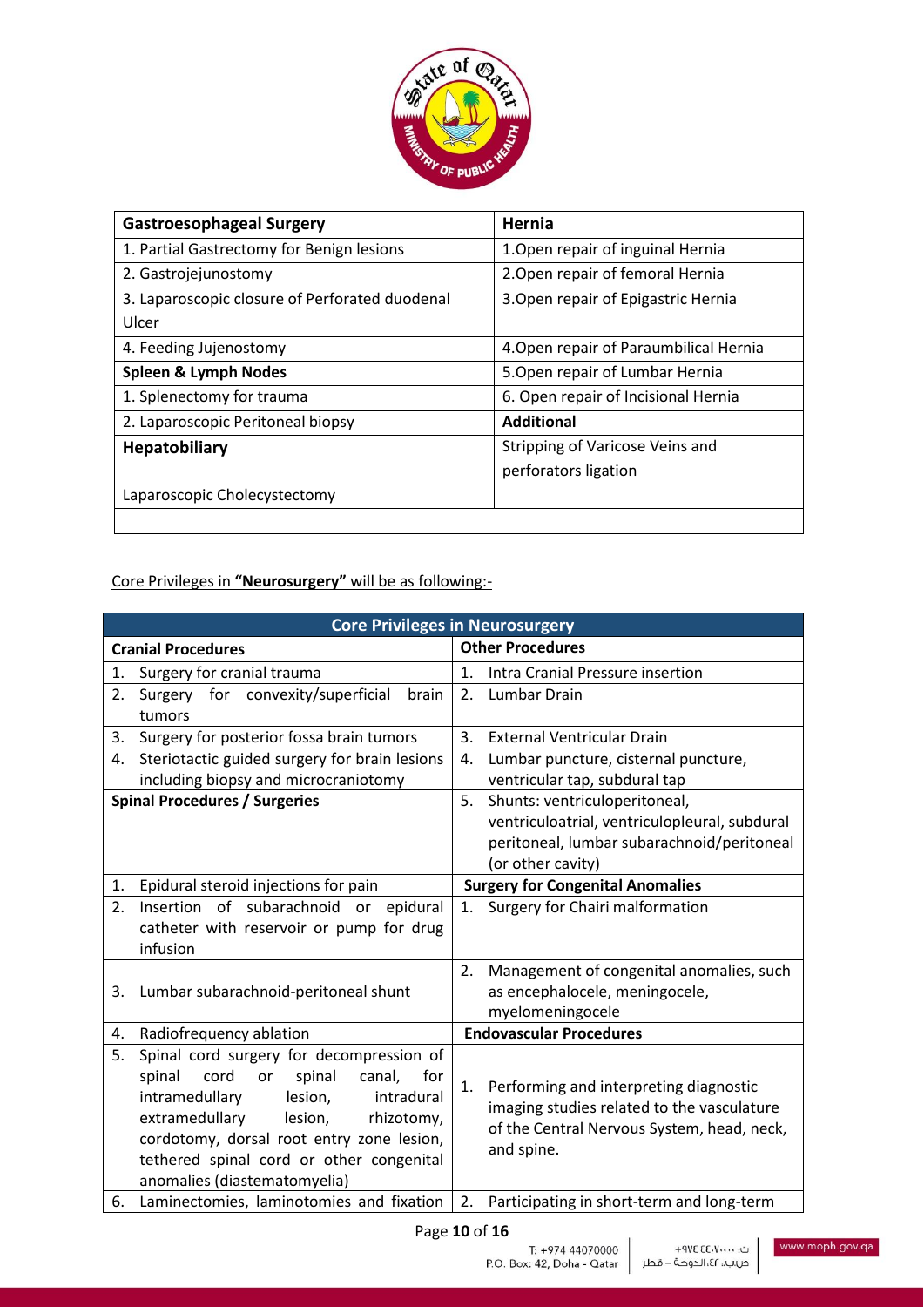

|                                    | and reconstructive procedures of spine and                                                                                                           | post procedure follow-up care, including                                                |
|------------------------------------|------------------------------------------------------------------------------------------------------------------------------------------------------|-----------------------------------------------------------------------------------------|
|                                    | its contents including instrumentation                                                                                                               | neuro-intensive care                                                                    |
| 7.                                 | Surgery for intervertebral disc disease                                                                                                              | <b>Additional Privileges:</b>                                                           |
| 8.                                 | Balloon<br>Percutaneous<br>vertebroplasty                                                                                                            | subdural<br>craniostomy<br>for<br>chronic<br>1.                                         |
|                                    | kyphoplasty                                                                                                                                          | heamatoma                                                                               |
| <b>Peripheral Nerve Procedures</b> |                                                                                                                                                      | 2. craniotomy for spontaneous intracranial<br>hemorrhage                                |
| 1.                                 | procedures,<br>including<br>Peripheral nerve<br>procedures<br>decompressive<br>and<br>procedures<br>reconstructive<br>the<br>on<br>peripheral nerves | 3. Wound debridment, surgical treatment of<br>post rupture CSF leak (Pseudomeningocele) |
| $2^{\circ}$                        | Nerve blocks                                                                                                                                         | 4. Surgery for skull lesions (dermoid, osteoma,<br>eosinophilic, granuloma)             |
|                                    | 3. Nerve biopsy                                                                                                                                      | 5. Trans-sphenoidal surgery for pituitary<br>adenoma                                    |
|                                    | 4. Muscle biopsy                                                                                                                                     | 6. Injection for carpal tunnel syndrome                                                 |
|                                    |                                                                                                                                                      | 7. All types of pain Management by injection (<br>cervical, dorsal, lumbar)             |

# Core Privileges in "**Obstetrics & Gynecology**" will be as following:-

|    | <b>Core Privileges in Obstetrics &amp; Gynecology</b> |    |                                                |  |
|----|-------------------------------------------------------|----|------------------------------------------------|--|
| 1. | Abdominal obstetric ultrasound                        |    | 7. Gynaecological Pelvic examination           |  |
|    | examination (Level 1)                                 |    |                                                |  |
|    | Neonatal resuscitation                                | 8. | Taking of cervical smear and                   |  |
|    |                                                       |    | vaginal/cervical/urethral swabs                |  |
| 3. | Admitting patients under the consultant/              | 9. | Cryocautery                                    |  |
|    | attending's name                                      |    |                                                |  |
| 4. | <b>Endometrial sampling</b>                           |    | 10. Insertion and removal of vaginal pessaries |  |
| 5. | Removal of Cervical polyp                             |    | 11. Hysterosalpinogram                         |  |
| 6. | Insertion/removal of IUCD                             |    | 12. Interpretation of CTG's                    |  |
|    |                                                       |    | 13. Obstetric abdominal & Pelvic Examination   |  |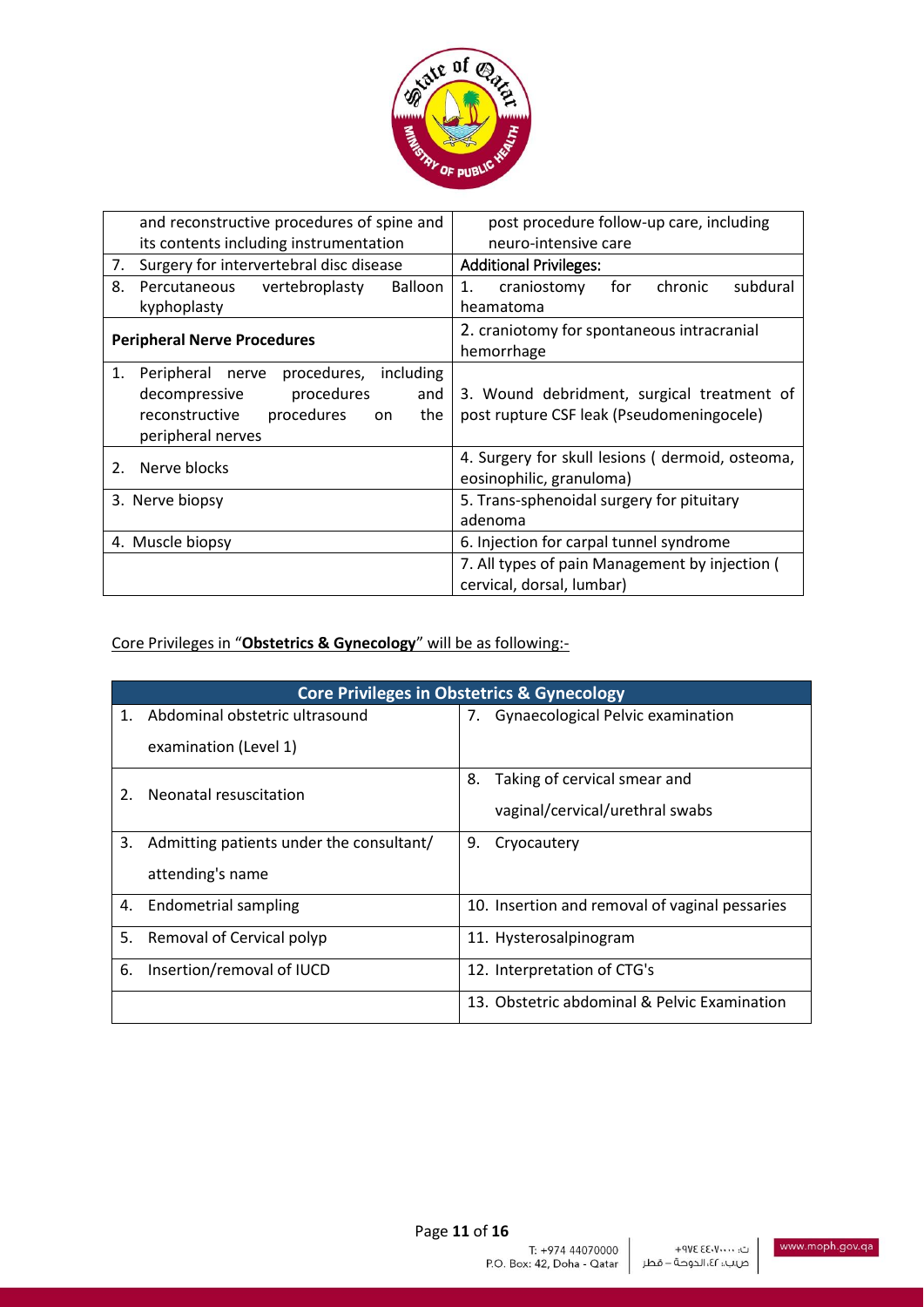

Core Privileges in "**Ophthalmology**" will be as following:-

| <b>Core Privileges in Ophthalmology</b> |                                       |  |
|-----------------------------------------|---------------------------------------|--|
| 1. Slit lamp eye examination            | 5. Removal of conjunctival FB         |  |
| 2. IOP measurement                      | 6. Removal of corneal FB              |  |
| 3. Fundus dilatation and examination    | 7. Epilation of maldirected eyelashes |  |
| 4. Refraction                           |                                       |  |

Core Privileges in "**Otolaryngology**" will be as following:-

| <b>Core Privileges in Otolaryngology</b>    |                                                                                                                                                                                                                             |  |
|---------------------------------------------|-----------------------------------------------------------------------------------------------------------------------------------------------------------------------------------------------------------------------------|--|
| <b>Otology procedures</b>                   | Larynx, Head and neck Surgeries                                                                                                                                                                                             |  |
| 1. Examination of Ear                       | Examination of the larynx<br>1.                                                                                                                                                                                             |  |
| a. LA                                       | LA<br>a)                                                                                                                                                                                                                    |  |
| b. GA                                       | b)<br>GA                                                                                                                                                                                                                    |  |
| 2. Myringotomy with or without tubes        | I&D Quinsy<br>2.                                                                                                                                                                                                            |  |
| 3. Removal of foreign body (aural)          | Tonsillectomy<br>3.                                                                                                                                                                                                         |  |
| 4. Aural packing                            | Adenoidectomy<br>4.                                                                                                                                                                                                         |  |
| 5. Ear syringing                            | Tongue tie release<br>5.                                                                                                                                                                                                    |  |
| 6. Myringo/Tympanoplasty (Type I)           | <b>PNS Examination/Biopsy</b><br>6.                                                                                                                                                                                         |  |
| <b>Rhinology Procedures</b>                 | Oropharynx examination/biopsy<br>7.                                                                                                                                                                                         |  |
| Examination of the nose<br>$1_{-}$          | Fibro optic endoscopy<br>8.                                                                                                                                                                                                 |  |
| LА<br>a.                                    | Rigid endoscopy (all)<br>9.                                                                                                                                                                                                 |  |
| b. GA                                       | 10. Tracheostomy                                                                                                                                                                                                            |  |
| Nasal cautery<br>2.                         | <b>Audiology Procedures</b>                                                                                                                                                                                                 |  |
| Submucus diathermy (SMD) of turbinate<br>3. | Full audiological diagnostic procedure<br>1.<br>including: PT audiometric test battery, Tym<br>panometry test battery, Otoacoustic emission<br>testing, speech audiometry, and Behavioral hearing<br>testing including VRA. |  |
| Nasal endoscopy<br>4.                       | Particle reposition maneuver for BPPV<br>$\overline{2}$ .                                                                                                                                                                   |  |
| Antrostomy inferior (non-endoscopic)<br>5.  | Vestibular rehabilitation exercise<br>3.                                                                                                                                                                                    |  |
| Turbinectomy<br>6.                          | Pure tone audiogram<br>4.                                                                                                                                                                                                   |  |
| Antral wash<br>7.                           | Speech audiometry<br>5.                                                                                                                                                                                                     |  |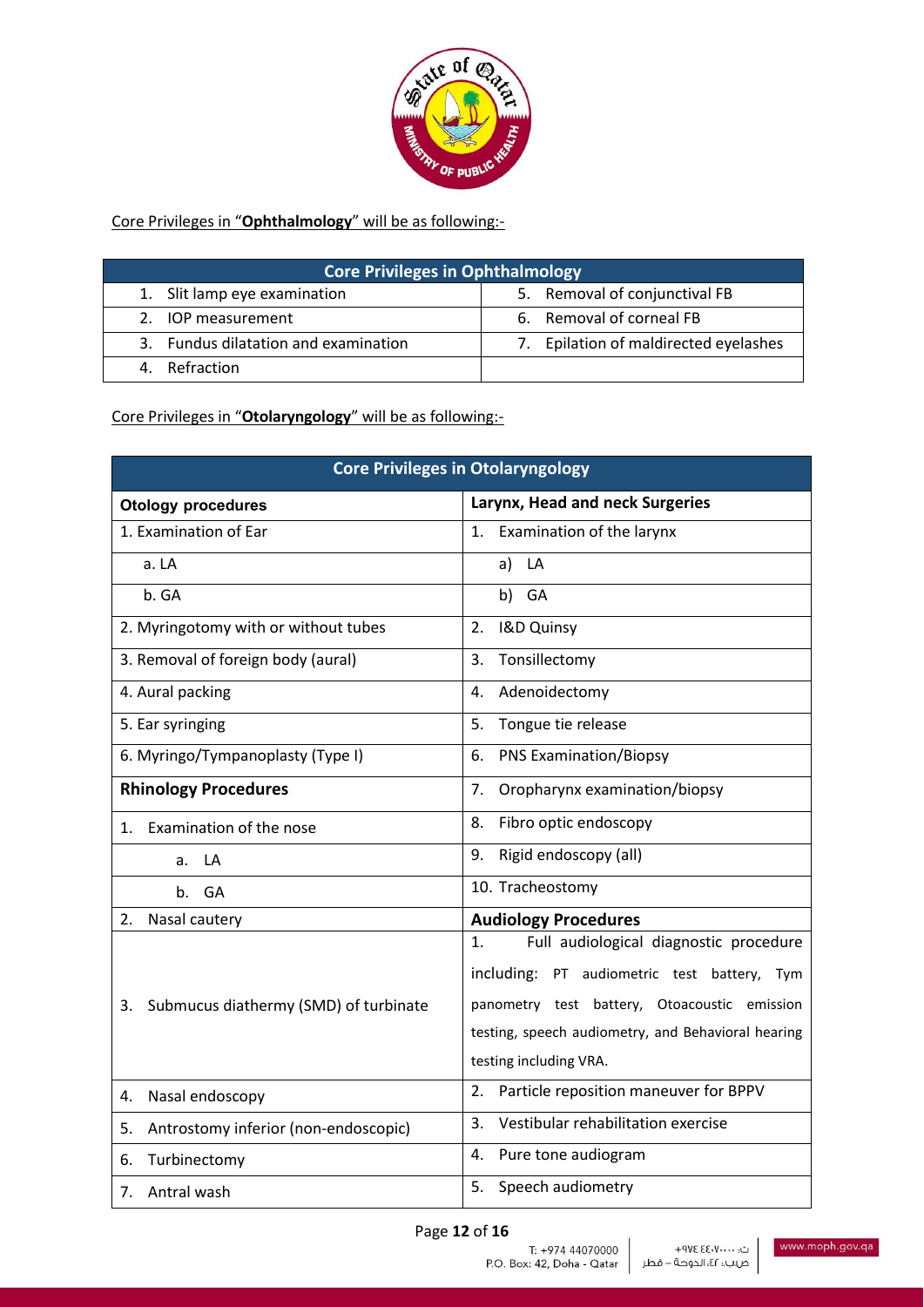

| Nasal fracture reduction (anterior and<br>8.<br>posterior) | Tympanometry<br>6.            |
|------------------------------------------------------------|-------------------------------|
| Removal of foreign body<br>9.                              | Acoustic reflex               |
| 10. Nasal packing                                          | Otoacoustic emission<br>8.    |
| 11. Septoplasty (No revision septoplasty)                  | <b>Behavioural test</b><br>9. |
| 12. Evacuation of septal hematoma                          |                               |
| 13. Sinus endoscopy (Rigid + fibro optic)                  |                               |

Core Privileges in "**Orthopedic Surgery**" will be as following:-

| <b>Core Privileges in Orthopedic Surgery</b>                                |                                                                                           |
|-----------------------------------------------------------------------------|-------------------------------------------------------------------------------------------|
| <b>Emergency Surgery</b>                                                    | <b>Shoulder surgery</b>                                                                   |
| <b>Application of Traction Pins</b><br>1.                                   | Manipulation of frozen shoulders<br>1.                                                    |
| Closed manipulation of fractures /<br>2.<br>dislocations/ splints / casts   | Subacromial and Intraarticular injections<br>2.                                           |
| Closed manipulation and Percutaneous<br>3.<br>wire /screw fixation          | Scapular bursa injection: excision - open<br>3.                                           |
| Open reduction and tension wiring<br>4.                                     | Subacromial decompression: open<br>4.                                                     |
| 5.<br>Open reduction with intramedullary device                             | A/C joint resection: acromioplasty open<br>5.                                             |
| 6.<br>Closed reduction with intramedullary<br>device                        | ORIF of fractures of humeral<br>6.<br>head/humeral shaft                                  |
| Open reduction and application of external<br>7.<br>fixation                | <b>Wrist and neck surgery</b>                                                             |
| Closed reduction and Application of<br>8.<br>external fixation              | 1.<br><b>Tendon Repair Basic Techniques</b>                                               |
| Operative treatment of intra articular<br>9.<br>fractures                   | 2.<br>Nerve Entrapment surgery (Medial Nerve,<br>Ulnar nerve)                             |
| 10. Operative treatment of Soft Tissue Injuries                             | 3.<br>Surgical treatment of Tenosynovitis                                                 |
| 11. Tendon / ligament repair                                                | Surgical treatment of special hand<br>4.<br>infections (Palmer spaces, web spaces<br>etc) |
| 12. Fasciotomy                                                              | Surgical treatment of tendon<br>5.<br>sheets<br>infection                                 |
| 13. Wound debridement                                                       | Trigger finger, Mallet Finger, Dequarvian<br>6.<br>(stenosing tenosynovitis)              |
| 14. Operative treatment of Acute bone, joint &<br>15. Soft tissue infection | <b>Pelvis and Hip Surgery</b>                                                             |
| 16. Bone grafting                                                           | Closed reduction with clamp / Fix Pelvic Ring<br>disruptions                              |
| 17. Hemi / Bipolar Arthroplasty of Hip<br>Fractures                         | <b>Knee Surgery</b>                                                                       |
| 18. Operative fixation using DHS / DCS /<br>Cannulated screws               | Aspiration of Knee                                                                        |
| <b>Pediatric Surgery Procedures</b>                                         | <b>Foot and Ankle Surgery</b>                                                             |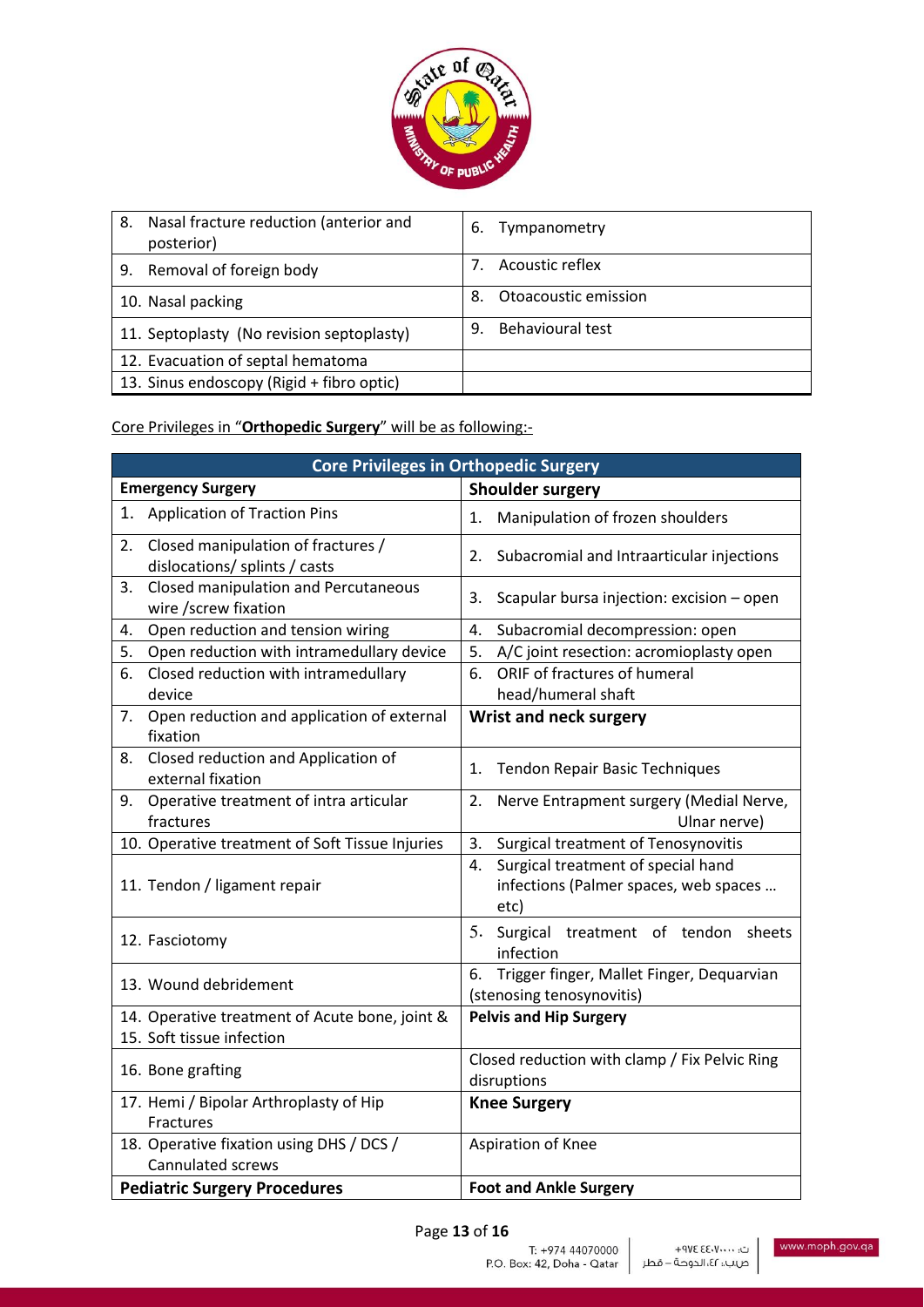

|                                       | <b>Bone tumors</b>                        | Removal, excision of soft tissue swelling<br>1.<br>and Mortin's neuroma                                                   |
|---------------------------------------|-------------------------------------------|---------------------------------------------------------------------------------------------------------------------------|
| 1.                                    | Excision of osteochondroma                | Hallux Valgues surgery (soft tissue<br>2.<br>procedures, Fusion, Excision Arthroplasty,<br>osteomies proximal and distal) |
| 2.                                    | <b>Excision of Osteoma</b>                | Ingrown toenail operation<br>3.                                                                                           |
|                                       | <b>Amputations</b>                        | Lower                                                                                                                     |
|                                       | <b>Upper Extremity</b>                    | 1.<br>Above Knee Amputation                                                                                               |
| 1.                                    | <b>Transarticular Amputation of Elbow</b> | 2.<br><b>Below Knee Amputation</b>                                                                                        |
| 2.                                    | Amputation of Elbow                       | 3.<br>Amputations around Ankle                                                                                            |
| 3.                                    | <b>Amputation of Wrist</b>                | 4.<br><b>Amputations through Tarsus</b>                                                                                   |
| 4.                                    | Amputation of Hand                        | 5.<br>Amputations through Metacarpals /<br>Metatarsals                                                                    |
| 5.                                    | <b>Amputation of Digits</b>               | 6.<br>Ray Amputations                                                                                                     |
|                                       |                                           | 7.<br>Amputations/ Terminalisations through<br>Phalanges                                                                  |
| <b>Core privileges in Pulmonology</b> |                                           |                                                                                                                           |
|                                       | 1. Diagnostic thoracentesis (diagnostic   | 3. Application and management of non-invasive                                                                             |
|                                       | pleural tapping)                          | ventilation (e.g., CPAP and Bi-PAP)                                                                                       |
|                                       | 2. Pleural catheter insertion             |                                                                                                                           |

:-

# Core Privileges in "**Pediatric Surgery**" will be as following:-

| <b>Core Privileges in Pediatric Surgery</b>      |                                                                      |  |
|--------------------------------------------------|----------------------------------------------------------------------|--|
| <b>General Procedures</b>                        | Inguinal hernia repair for a child under 2<br>4.<br>years            |  |
| I & D of body abscesses excluding perianal<br>1. | Surgery for congenital hydrocele<br>5.                               |  |
| Lymph node biopsy excluding neck region<br>2.    | Surgery for undescended testis (palpable)<br>6.                      |  |
| Lymph nodes biopsy neck region<br>3.             | 7.<br>Pyloromyotomy                                                  |  |
| Excision biopsy of subcutaneous lumps<br>4.      | Appendectomy<br>8.                                                   |  |
| Circumcision<br>5.                               | Surgery for intestinal obstruction past the<br>9.<br>neonatal period |  |
| 6.<br>Meatotomy                                  | 10. Umbilical hernia repair                                          |  |
| <b>Abdominal Surgery</b>                         | 11. Rectal suction biopsy                                            |  |
| Umbilical hernia repair<br>1.                    | 12. Proctoscopy & Sigmoidoscopy                                      |  |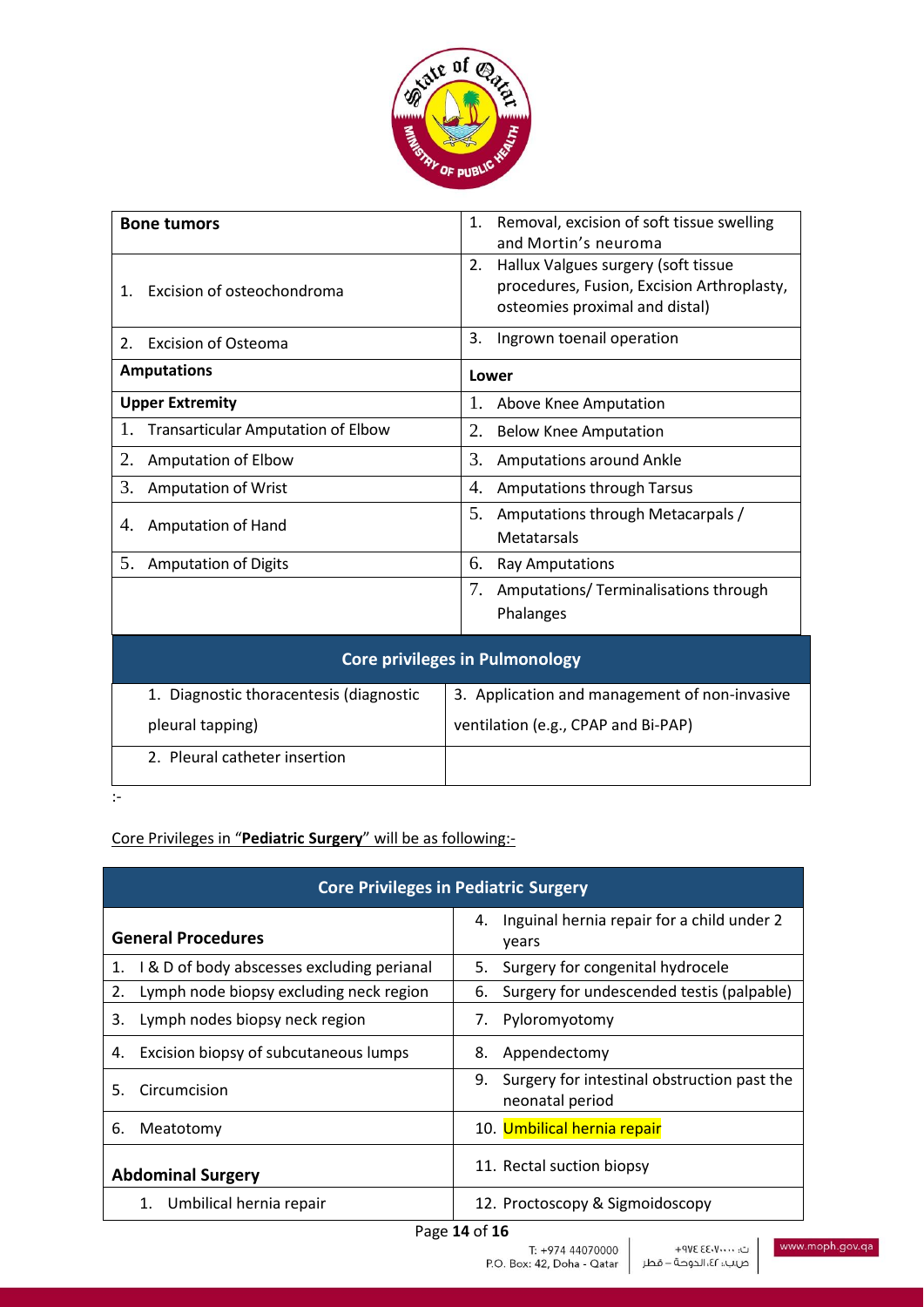

| 2. Surgery for omphalomesentric<br>remnants           | 13. Rectal polypectomy |
|-------------------------------------------------------|------------------------|
| 3. Inguinal hernia repair for a child over 2<br>vears |                        |

# Core Privileges in "**Plastic Surgery**" will be as following:-

| <b>Core Privileges in plastic surgery</b>                                |                                                            |
|--------------------------------------------------------------------------|------------------------------------------------------------|
| Liposuction-Abdomen<br>$1-$                                              | 6- Facial Trauma: Repair of facial lacerations             |
| $2 -$<br>Liposuction - Arms                                              | 7- Facial Trauma: Repair of ear lacerations                |
| Dermabrasion<br>3-                                                       | 8- Botox and filler (after providing training<br>courses). |
| Skin tumors excision and reconstruction -<br>4-<br>Benign.               | 9- Thread lift.                                            |
| Skin tumors excision and reconstruction -<br>5-<br>Malignant only simple | 10- Hair transplant (after providing training<br>courses). |

#### Core Privileges in "**Urology**" will be as following:-

| <b>Core Privileges in Urology</b>                |                                        |
|--------------------------------------------------|----------------------------------------|
| <b>Kidney</b>                                    | Orchidopexy<br>3-                      |
| Simple nephrectomy                               | Radical orchidectomy                   |
| $1 -$                                            | 4-                                     |
| Surgery for renal cysts and abscesses            | Orchidectomy                           |
| $2 -$                                            | 5-                                     |
| Pyeloplasty                                      | Epididymectomy                         |
| 3-                                               | 6-                                     |
| Management of renal injuries                     | Excision of spermatocele               |
| 4-                                               | 7-                                     |
| Nephrostomy & renal biopsy (Open)                | 8-                                     |
| - 5                                              | Excision of epididymal cyst            |
| Nephropexy                                       | 9-                                     |
| 6-                                               | Vasectomy                              |
| <b>Ureter</b>                                    | 10- Surgery for scrotal skin infection |
| Ureterolithotomy<br>$1 -$                        | <b>Endoscopic Procedures</b>           |
| Excision of ureteric segment and end to<br>$2 -$ | Urethroscopy<br>$1 -$                  |
| end anastomosis                                  |                                        |
| 3-                                               | Urethral dilitation                    |
| Ureteric reimplantation                          | $2-$                                   |
| Ureterocalycostomy                               | Optical urethrotomy                    |
| 4-                                               | 3-                                     |